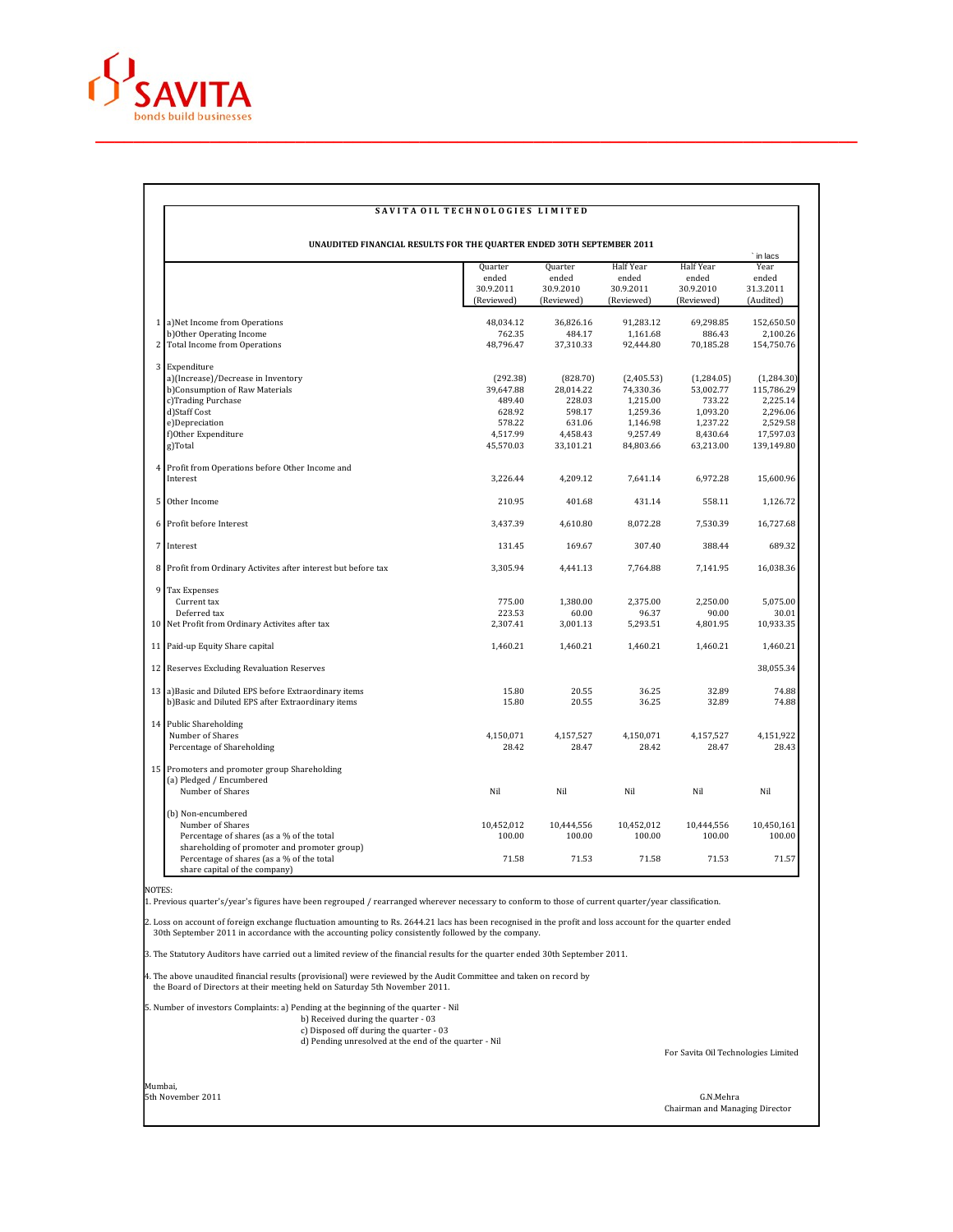| SAVITA OIL TECHNOLOGIES LIMITED                                                                                 |                                             |                                              |                                                      |                                                      |                                                      |  |  |  |  |  |
|-----------------------------------------------------------------------------------------------------------------|---------------------------------------------|----------------------------------------------|------------------------------------------------------|------------------------------------------------------|------------------------------------------------------|--|--|--|--|--|
| UNAUDITED SEGMENTWISE REVENUE, RESULTS AND CAPITAL EMPLOYED<br>FOR THE QUARTER ENDED 30TH SEPTEMBER 2011        |                                             |                                              |                                                      |                                                      |                                                      |  |  |  |  |  |
|                                                                                                                 | Quarter<br>ended<br>30.9.2011<br>(Reviewed) | Quarter<br>ended<br>30.9.2010<br>(Reviewed)  | <b>Half Year</b><br>ended<br>30.9.2011<br>(Reviewed) | <b>Half Year</b><br>ended<br>30.9.2010<br>(Reviewed) | ` in lacs<br>Year<br>ended<br>31.3.2011<br>(Audited) |  |  |  |  |  |
| 1 Segment Revenues                                                                                              |                                             |                                              |                                                      |                                                      |                                                      |  |  |  |  |  |
| Petroleum Products<br>Wind Power<br>Other Unallocated<br>Net Sales / Income from Operations                     | 47,128.72<br>1.807.14<br>71.56<br>49,007.42 | 36,382.31<br>1.045.28<br>284.42<br>37,712.01 | 89,991.55<br>2.734.65<br>149.74<br>92,875.94         | 68,611.58<br>1.803.96<br>327.85<br>70,743.39         | 152,641.69<br>2,569.65<br>666.14<br>155,877.48       |  |  |  |  |  |
| 2 Segment Results<br>Profit before taxation and<br>Interest for each segment                                    |                                             |                                              |                                                      |                                                      |                                                      |  |  |  |  |  |
| Petroleum Products<br>Wind Power                                                                                | 2,590.37<br>1,018.84                        | 4,206.91<br>511.25                           | 7,004.49<br>1,406.22                                 | 7,208.67<br>605.32                                   | 17,084.55<br>150.73                                  |  |  |  |  |  |
| <b>TOTAL</b>                                                                                                    | 3,609.21                                    | 4.718.16                                     | 8.410.71                                             | 7,813.99                                             | 17,235.28                                            |  |  |  |  |  |
| Less: i) Interest<br>ii) Other unallocated expenditure<br>Net of unallocated revenue<br>Total Profit before tax | 131.45<br>171.82<br>303.27<br>3,305.94      | 169.67<br>107.36<br>277.03<br>4,441.13       | 307.40<br>338.43<br>645.83<br>7,764.88               | 388.44<br>283.60<br>672.04<br>7,141.95               | 689.32<br>507.60<br>1,196.92<br>16,038.36            |  |  |  |  |  |
| 3 Capital Employed :<br>(Segment Assets- Segment Liabilities)                                                   |                                             |                                              |                                                      |                                                      |                                                      |  |  |  |  |  |
| Petroleum Products<br>Wind Power<br>Unallocated capital employed                                                | 33,969.40<br>9,545.10<br>1,294.91           | 27,172.26<br>8.963.83<br>642.63              | 33,969.40<br>9,545.10<br>1,294.91                    | 27,172.26<br>8.963.83<br>642.63                      | 33,263.87<br>7,402.82<br>(1, 150.79)                 |  |  |  |  |  |
| TOTAL                                                                                                           | 44,809.41                                   | 36,778.72                                    | 44,809.41                                            | 36,778.72                                            | 39,515.90                                            |  |  |  |  |  |

NOTE:

Previous quarter's/year's figures have been regrouped / rearranged wherever necessary to conform to those of current quarter/year classification.

For Savita Oil Technologies Limited

Mumbai, G.N.Mehra 5th November 2011 Chairman and Managing Director